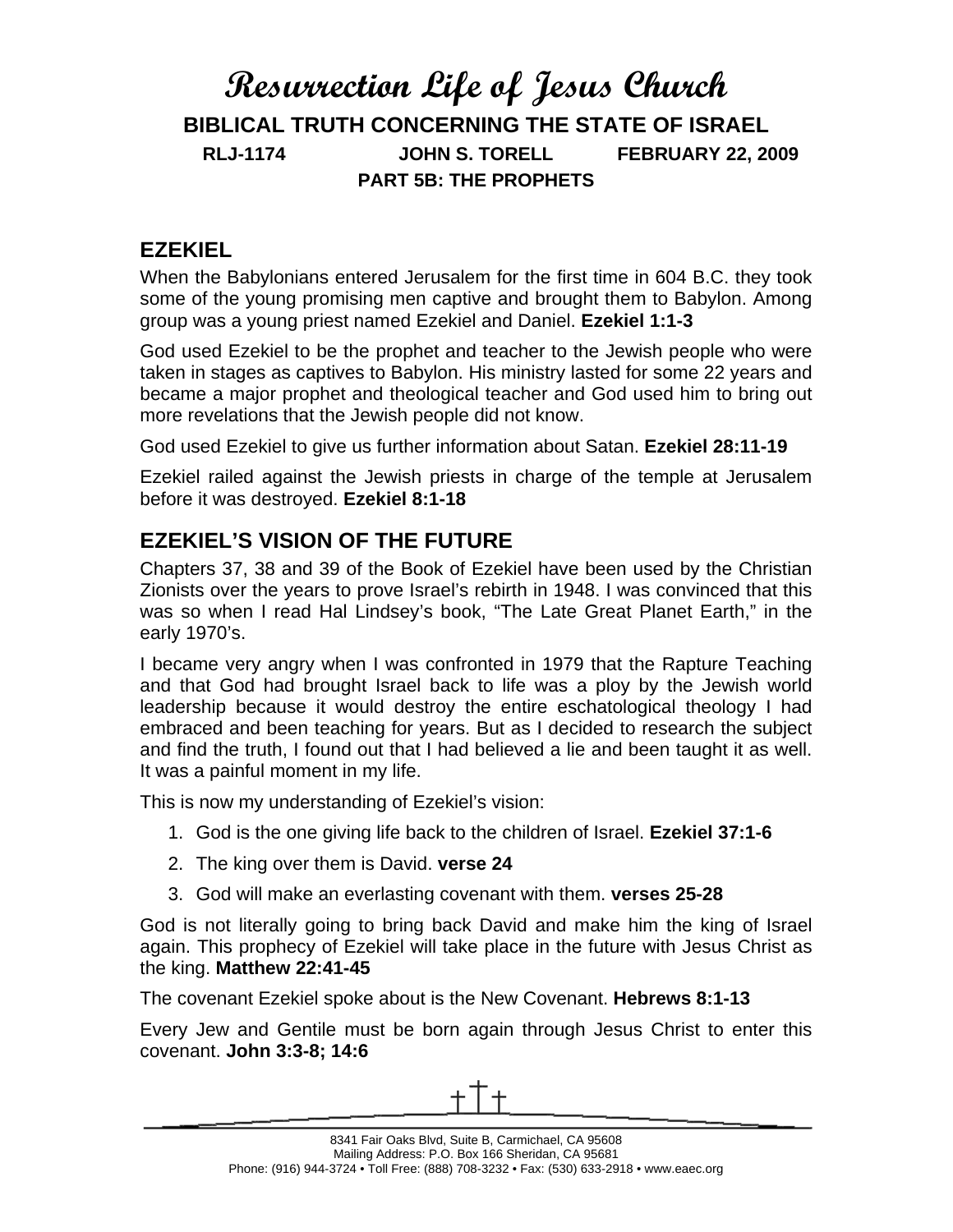The war described in chapters 38 and 39 can only refer to the last war on the earth as described in **Revelation 20:7-9**.

Ascribing Ezekiel's prophecy to the foundation of the political state of Israel in 1948 violates the Word of God. I hereby publicly ask for forgiveness for having taught this false doctrine from 1969 through 1985. I am truly sorry and embarrassed for this terrible mistake in my role as a minister of the Gospel of Jesus Christ.

Many of the founders in the World Zionist Federation were atheists. Except for a few born again Jewish believers, the majority of leaders in Israel and the people themselves do not actually believe that Jesus Christ is the Messiah.

The current State of Israel is secular and has a large prostitution industry where thousands of young women from the former Soviet Union and its satellite nations have been forced into prostitution. There are no criminal laws against prostitution in Israel.

#### **CHRISTIANS ARE BLINDED TO SLAVERY IN ISRAEL**

In a letter sent to me on February 5, 2009, Hezi Sheli, the director for the Western Region of the U.S.-Israeli Government Tourist Office wrote the following to me as a pastor:

*"…As you may know, Israel is a remarkable and fascinating country where the ancient touches the modern, a place where people from over 90 different countries live side by side. Travel to Israel can be fun and educational, as well as spiritual. It is a country sacred to the world's three monotheistic religions, Judaism, Christianity and Islam…* 

*Our mission is to keep you informed about all Israel has to offer and assist you with ideas for promoting the destination. We have a state of the art information center, ready to send you support materials such as DVDs, maps and brochures…"* 

But here is what the Israeli Tourist Office doesn't tell you:

- It is against Israeli law for a Christian to witness and convert a Jew to believe in Jesus as his Lord and Messiah.
- There are thousands of young women who are trapped and working as slaves for the whore houses in Israel.
- The Israeli mafia is powerful, completely ruthless and contributing to the terrible drug addiction among Israeli youth.
- The large homosexual community living in Israel. Homosexuals are even welcome to serve as rabbis in the Jewish synagogues.
- The large number of Jewish people involved in the Cabala, New Age and Witchcraft. The Hebrew University in Jerusalem has a full faculty devoted to the study of the Cabala.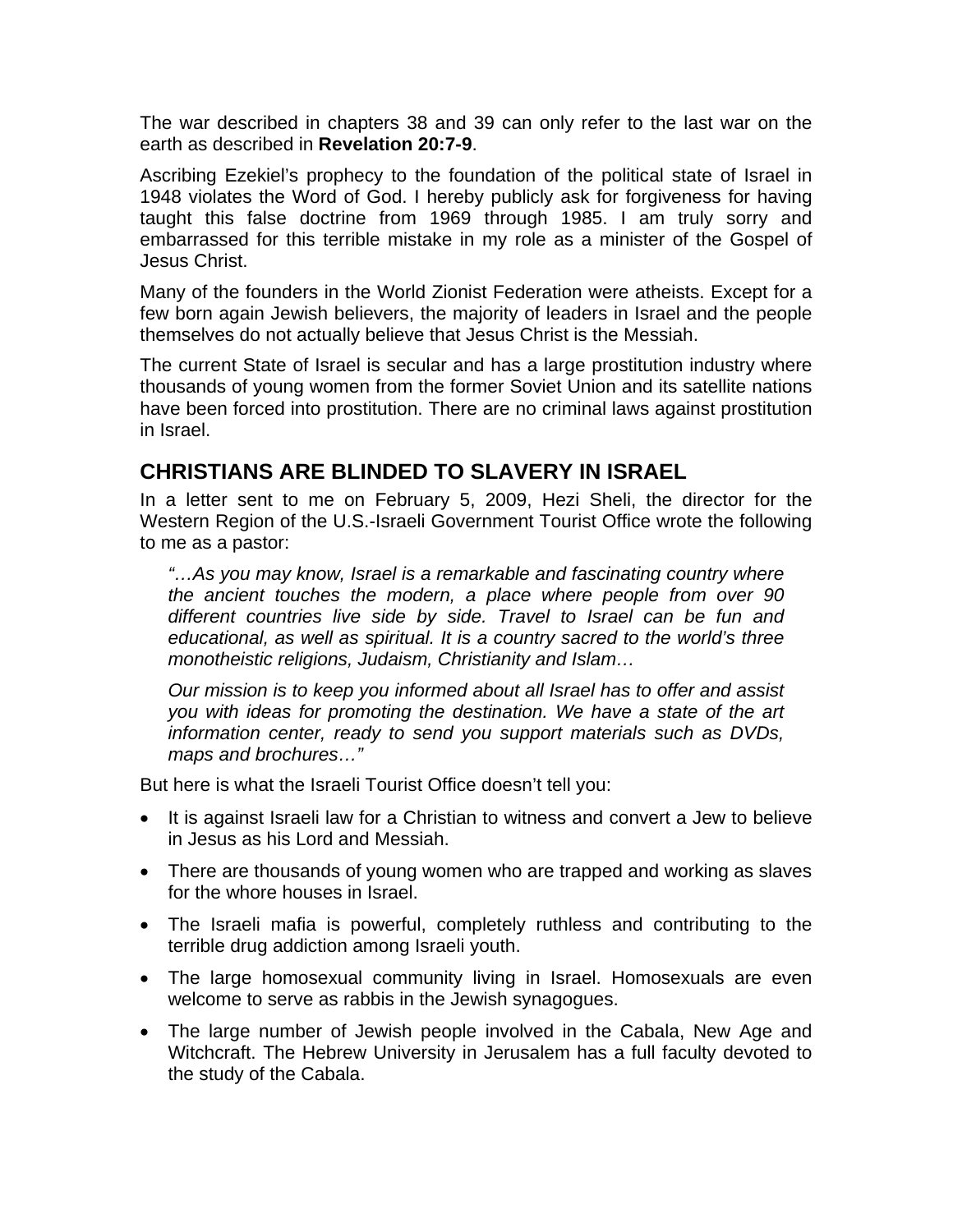**The current political State of Israel is not the sacred place the Christian Zionists and the Israeli government would have you believe but a sinful nation that was carved out on the backs of the Palestinian people and filled with all the vile sins that God has harshly spoken against.** 

Please read the attachment about the Israeli slave sex trade that is included at the end of this outline.

*Remember, it's not so important how you begin your life after salvation, but how you finish it!*

**DO YOU HAVE AN EAR TO HEAR WITH?**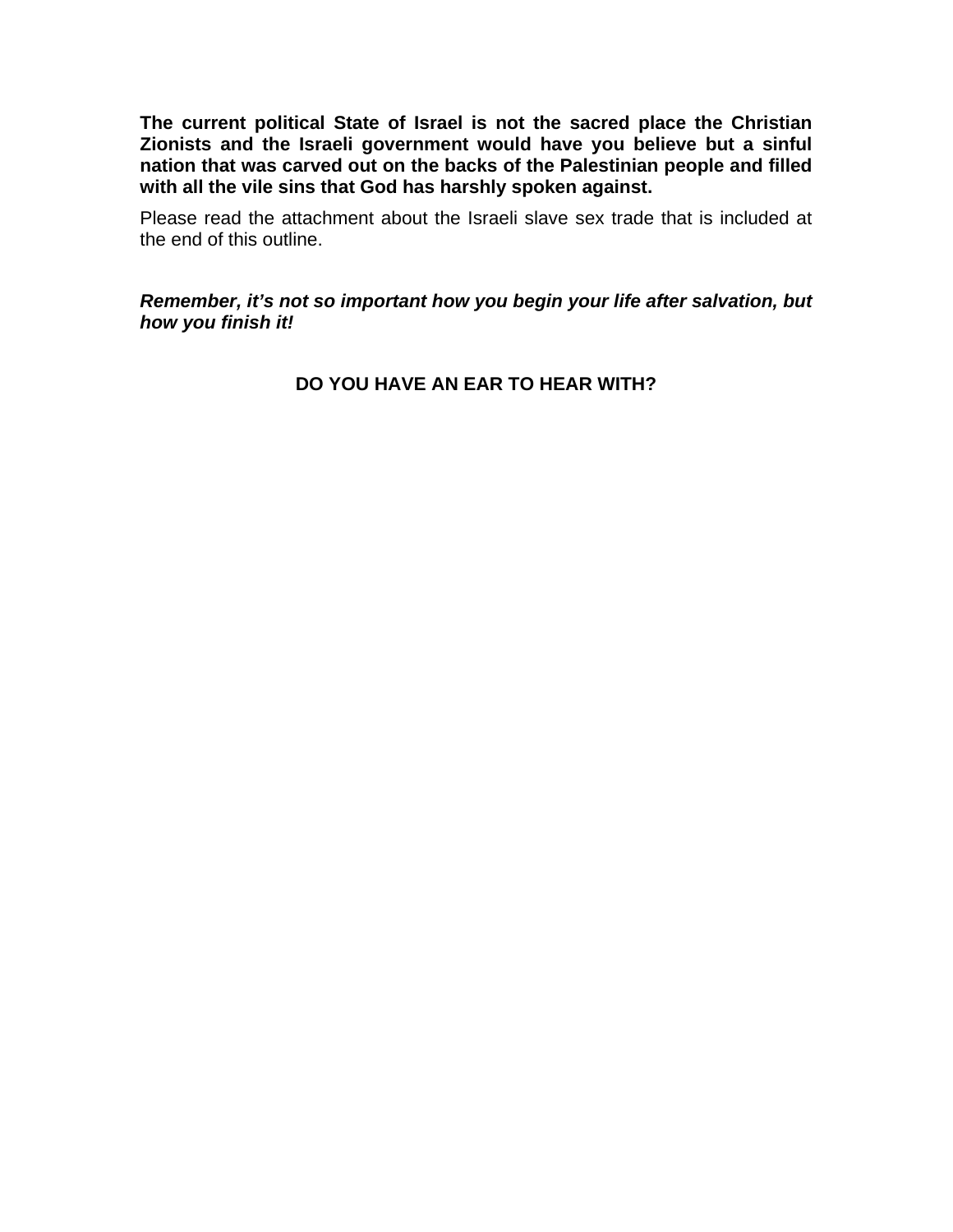

# **March 30 . 2006 — Adar 30, 5766**

## **Trafficking in women a worldwide epidemic, Malarek says Up to '10,000 trafficked women in Israel and more than 280 brothels in Tel Aviv alone'**

By Julie Lesser Tribune Correspondent

MONTREAL – Calling human trafficking one of the greatest human rights abuses of our time, Canadian journalist and social activist Victor Malarek addressed the Jewish community at a Montreal synagogue last Thursday.

Promoting a book he has written on the subject, Malarek said destitute Third World and Eastern European females as young as 12 are tricked into leaving their homelands with promises of wealth and prosperity in the West, as well as Israel. Instead, they are sold into the sex trade by organized crime, gangs, pimps and brothel owners.



VICTOR MALAREK

"Newspaper ads from modelling and employment agencies promise exciting jobs, but the women are duped," Malarek told the Jewish Tribune. "They must submit, or they are raped, beaten and tortured. There are between 5,000 and 10,000 trafficked women in Israel and more than 280 brothels in Tel Aviv alone. It is a human rights issue the Jewish community knows about. They have a voice and they must use it."

The United Nations has cited human trafficking as an international crime generating more than US\$12 billion worldwide. More than 800,000 people are trafficked annually, forced into prostitution and threatened with death should they attempt to escape the clutches of their captors. Canada is both a means of access to the United States, as well as a final destination for approximately 2,000 women each year.

"Governments should be held accountable," said Liberal MP Irwin Cotler, who also addressed the crowd. "It is a very serious problem in Israel, and Canada has been inadequate in the protection of victims of trafficking. It is a global slave trade."